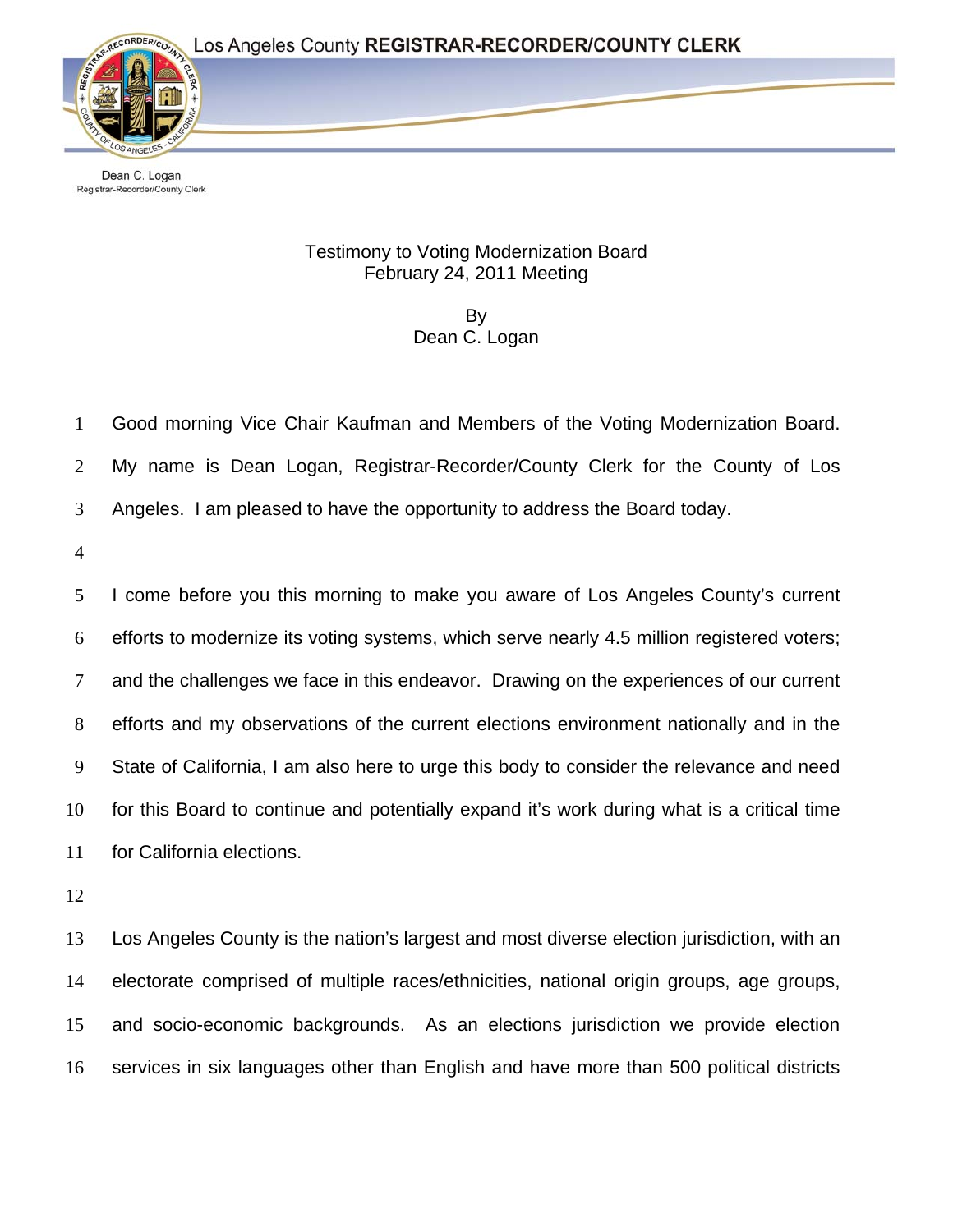17 18 19 (from federal and state to municipal and special districts) One of the core principles of our mission is to provide election services in a fair, accessible and transparent manner. Our ability to meet that core principle is becoming more difficult.

20

21 22 23 24 25 26 In response to these needs the County is currently engaged in efforts to modernize its voting systems to provide fair, accessible and transparent elections to the voters of today and those of tomorrow. [As part of this testimony, in advance of this meeting, I submitted to your board a recent plan submitted to the Los Angeles County Board of Supervisors, outlining the Department's strategy for implementing a new voting system by 2015. I will be more than happy to respond to any questions regarding the plan.]

27

28 29 As I'm sure you appreciate this task is not easy; especially for a jurisdiction as complex as Los Angeles County. There are a number of variables that contribute to this:

30

31 32 33 34 35 36 37 1) Size and Complexity - Currently, the County has not identified any certified voting system that would fully meet our needs. The size and diversity of Los Angeles County make it almost impossible to reasonably consider a Commercial Off-the-Shelf (COTS) voting system solution. Any solution will entail a significant development or customization process. It is very likely that a solution for a jurisdiction as large and complex as Los Angeles may involve the development of new systems and technologies.

38

2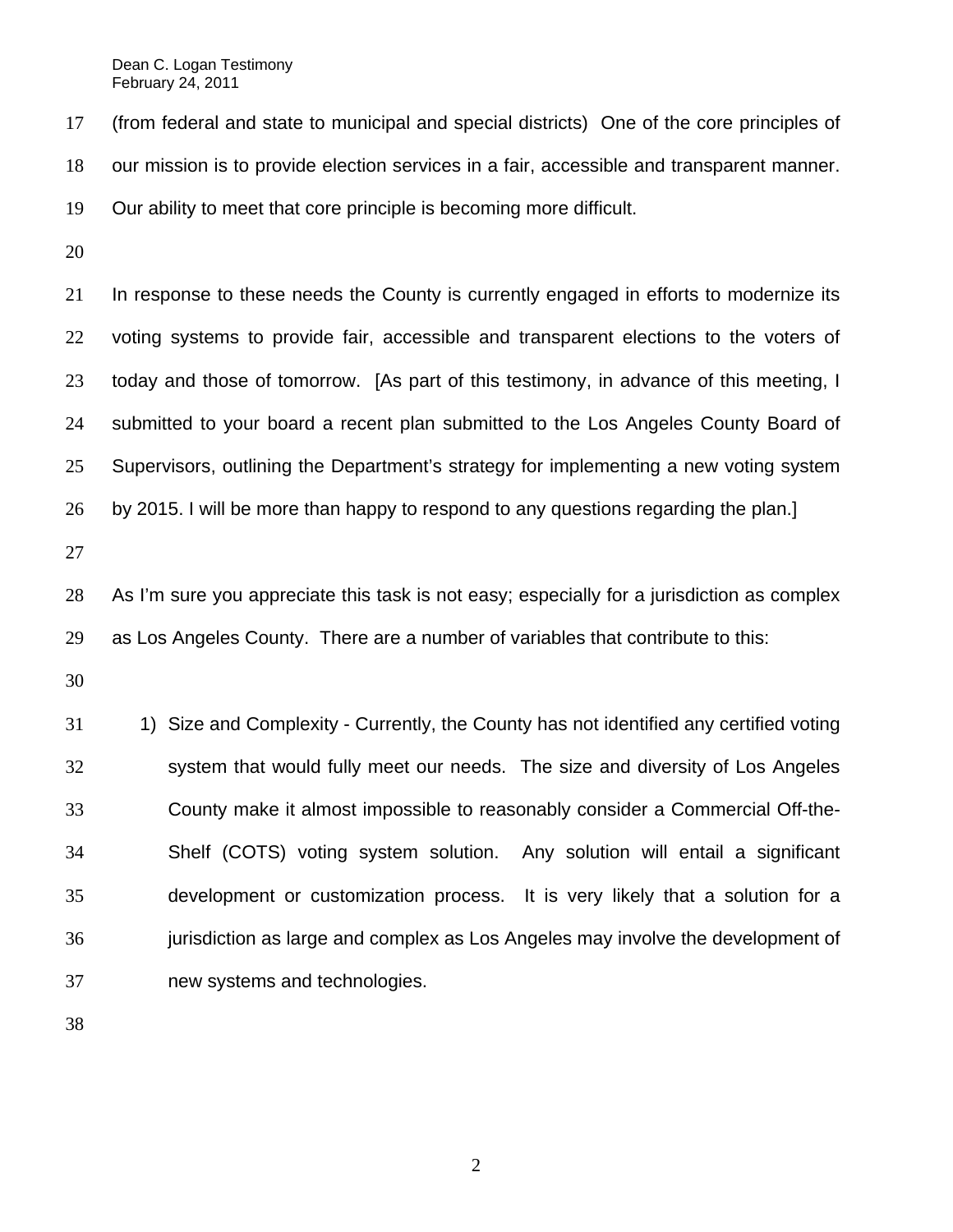39 40 41 42 43 44 45 46 47 2) Voter Confidence – We are committed to ensuring that new voting systems in Los Angeles County address voter's needs. More importantly, that voters are confident that there needs and priorities were taken into account in the process. As such, the County developed the Voting Systems Assessment Project (VSAP). The VSAP is an unprecedented election practice premised on a collaborative approach that ensures greater citizen input through partnerships within the academic community, public interest organizations, and policy makers, in the pursuit of establishing a more participatory model for procuring voting systems. [Further documentation on the VSAP project has been submitted for the record]

48

49 50 51 52 53 54 55 56 57 58 59 60 3) Stagnant Voting Systems Market – Development and certification of new voting systems has been at a near stand-still in recent years; a dynamic impacted by economic conditions and by the lack of clarity and consistency in the adoption and application of regulatory requirements for voting systems testing and certification at the federal and state levels. Federally, only six voting systems have been certified since the Election Assistance Commission was created. In California, there are no pending applications for certification and a number of systems are operating under "quasi" conditional certification. The industry itself is doing little to expand as a market and provide greater supply. Voting System companies are not making significant investments in research and development for new systems. Where such efforts are being made, the timeframes for seeking testing and approval has become both time and cost prohibitive. These

3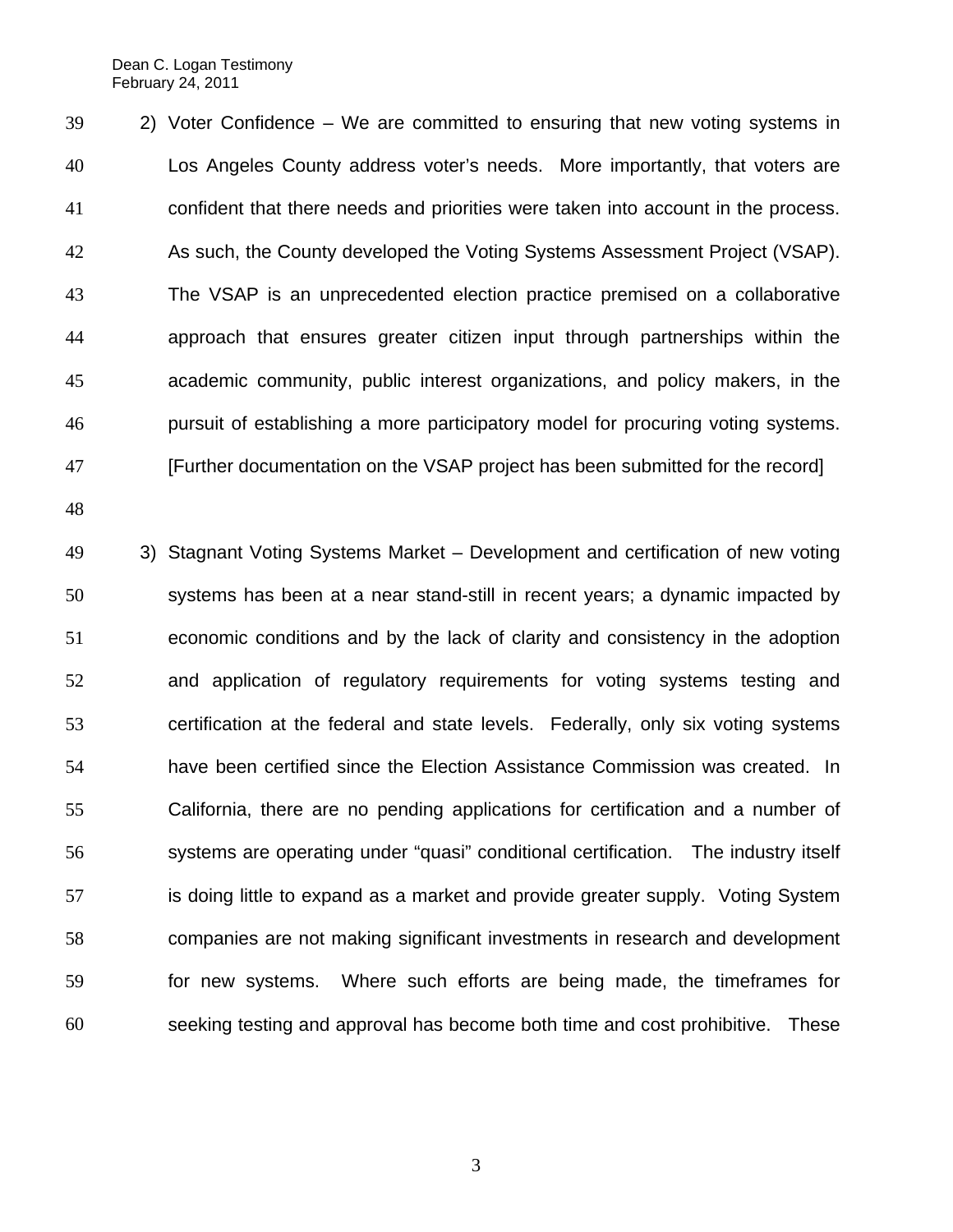61 62 concerns are further exacerbated by legislative proposals currently before Congress to dissolve the United States Elections Assistance Commission (EAC).

63

64 65 66 67 68 These factors present serious challenges not only for Los Angeles County but for other counties across this state and throughout the country. Without a robust voting systems market and an effective regulatory process, efforts to maintain the integrity of our democracy by providing accurate, accessible, and transparent election will be severely limited.

69

70 71 72 73 74 Current social and demographic trends that are defining how we act, interact, and communicate suggest the need for a serious re-envisioning of democracy in the 21<sup>st</sup> Century. This may mean significant changes to how we conduct elections. Election Officials will need the tools (in voting systems) to be able to accommodate these changes.

75

76 77 78 79 80 81 82 83 With the passage of the Voting Modernization Bond Act of 2002, the voters of California declared their clear intent to ensure that California continue to be a beacon of democracy by modernizing its voting systems to provide every opportunity for all of its citizens to be able to cast their vote and have it counted securely and accurately. As a body entrusted by the voters of California to see the update of voting systems through, the work and oversight of this Board remains important. Los Angeles County as other counties in this state still need the assistance of this board, the Secretary of State, and the Legislature to ensure that voting systems in the state can serve the voters of today

4